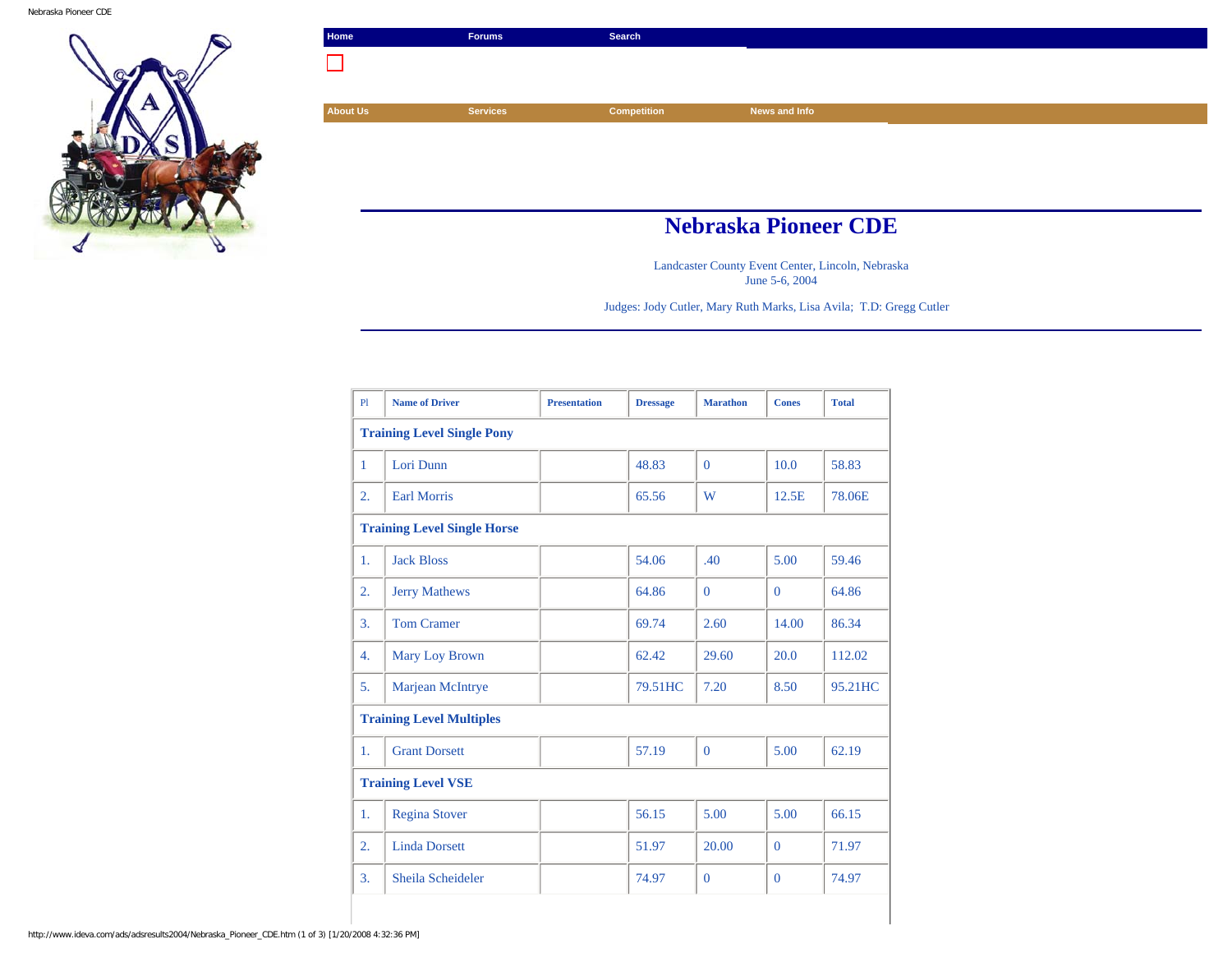| $\overline{4}$ .                    | <b>Linda Hapner</b>                                 |  | 62.42 | $\Omega$ | 43.00          | 111.69  |
|-------------------------------------|-----------------------------------------------------|--|-------|----------|----------------|---------|
| 5.                                  | <b>Sue Brown</b>                                    |  | 61.37 | 6.20     | 53.75E         | 115.12E |
|                                     | <b>Prelimininary Level Single Pony</b>              |  |       |          |                |         |
| 1.                                  | <b>Ruth Graves</b>                                  |  | 60.28 | 57.06    | $\overline{0}$ | 117.34  |
|                                     | <b>Preliminary Level Single Horse</b>               |  |       |          |                |         |
| 1.                                  | <b>Sharon Von Busch</b>                             |  | 67.62 | 107.33   | 12.5E          | 187.45E |
|                                     | <b>Preliminary Level Multiples</b>                  |  |       |          |                |         |
| 1.                                  | <b>Rob McCartney</b>                                |  | 61.62 | 54.26    | 0E             | 115.87E |
|                                     | <b>Intermediate Level Single Pony</b>               |  |       |          |                |         |
| 1.                                  | <b>Mary Neal</b>                                    |  | 54.85 | 60.33    | 5.00           | 120.17  |
| $\overline{2}$ .                    | <b>Dwain Gaus</b>                                   |  | 66.40 | 59.54    | 5.00           | 130.93  |
|                                     | <b>Intermediate Level Single Horse</b>              |  |       |          |                |         |
| 1.                                  | <b>Glenn McGirr</b>                                 |  | 62.40 | 92.41    | 20.00          | 174.81  |
| 2.                                  | <b>Barbara Kirby</b>                                |  | 66.84 | 75.50    | 25.00E         | 167.34  |
| 3.                                  | <b>Barbara Simmons</b>                              |  | 50.83 | 115.51E  | 6.50           | 172.84E |
| <b>Intermediate Level Multiples</b> |                                                     |  |       |          |                |         |
| 1.                                  | <b>Mike McLennan</b>                                |  | 59.95 | 66.93    | 5.00           | 131.88  |
| 2.                                  | <b>Walt Rector</b>                                  |  | 51.72 | 78.66    | 30.00          | 160.39  |
| 3.                                  | <b>Josh Rector</b>                                  |  | 68.40 | 98.32E   | 5.00           | 171.72E |
|                                     | <b>Preliminary Level Single Horse Combined Test</b> |  |       |          |                |         |
| 1.                                  | <b>Mary Hanson</b>                                  |  | 62.95 |          | 10.0           | 72.95   |
|                                     | <b>Intermediate Level Single Pony Combined Test</b> |  |       |          |                |         |
| 1.                                  | <b>Pat Ketterer</b>                                 |  | 58.72 |          | 15.00          | 73.72   |